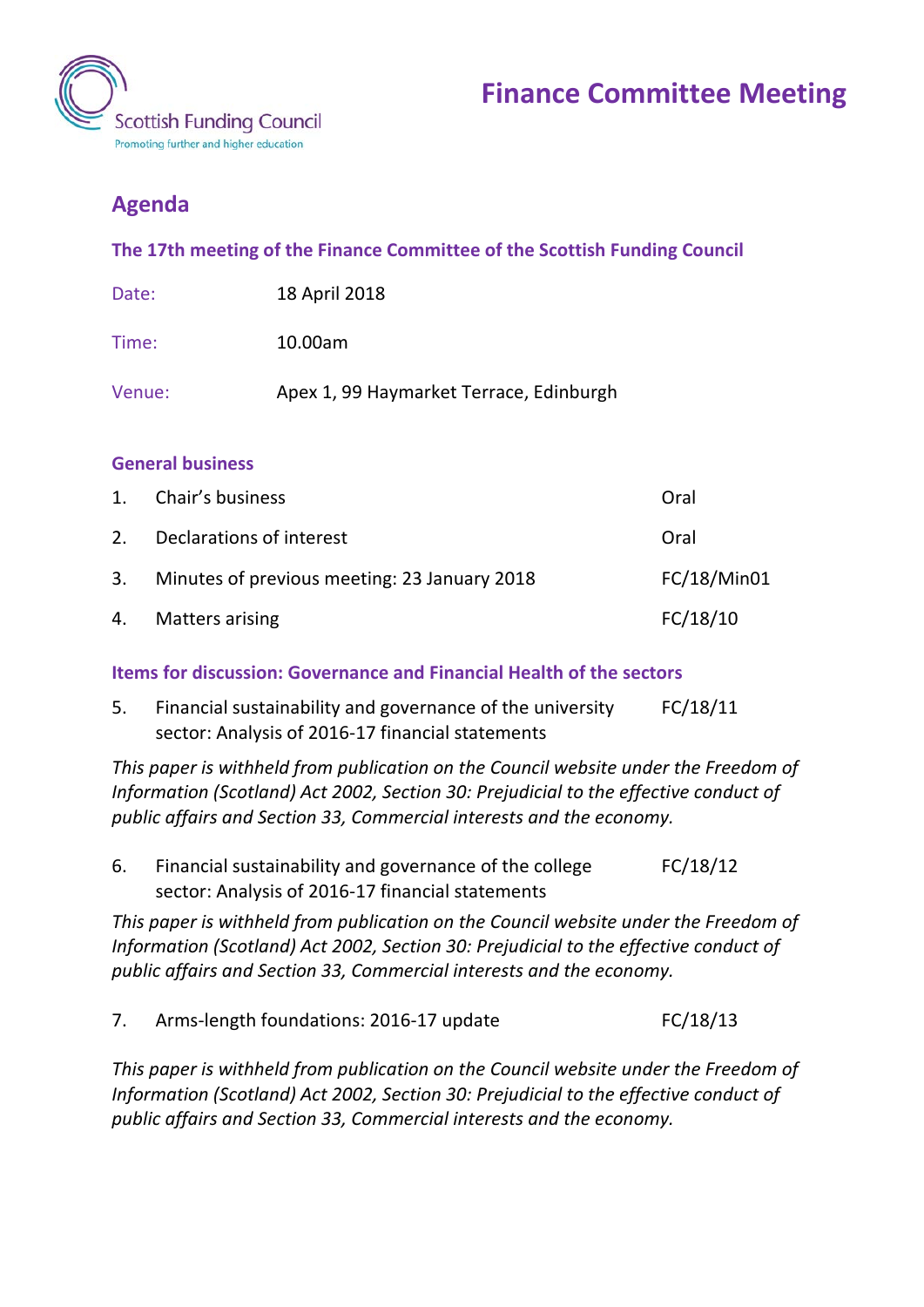## **Items for discussion: Financial Reports – 2017-18 Financial Year**

| 8. | Budget Allocation and Monitoring letter (SBR) | FC/18/14 |
|----|-----------------------------------------------|----------|
| 9. | Year-end re-profiling                         | FC/18/15 |

*This paper is withheld from publication on the Council website under the Freedom of Information (Scotland) Act 2002, Section 27, Information intended for future publication and Section 30: Prejudicial to the effective conduct of public affairs.*

**Items for discussion: Financial Reports – 2018-19 Financial Year**

|     | 10. Draft Budget Allocation and Monitoring letter | FC/18/16  |
|-----|---------------------------------------------------|-----------|
|     |                                                   | cancelled |
| 11. | Running costs budget 2018-19 and forward forecast | Oral      |

**Items for discussion: Financial Reports – 2018-19 Academic Year**

12. University Final Outcome Agreement Funding Allocations for AY 2018-19 FC/18/17

*This paper is withheld from publication on the Council website under the Freedom of Information (Scotland) Act 2002, Section 27, Information intended for future publication and Section 30: Prejudicial to the effective conduct of public affairs.*

13. College Final Outcome Agreement Funding Allocations for AY 2018-19 FC/18/18

*This paper is withheld from publication on the Council website under the Freedom of Information (Scotland) Act 2002, Section 27, Information intended for future publication and Section 30: Prejudicial to the effective conduct of public affairs.*

## **Items for discussion: Other business**

| 14. European Social Funds update | Oral     |
|----------------------------------|----------|
| 15. Finance risk register        | FC/18/19 |

*This paper is withheld from publication on the Council website under the Freedom of Information (Scotland) Act 2002, Section 30: Prejudicial to the effective conduct of public affairs.*

16. Long term agenda FC/18/20